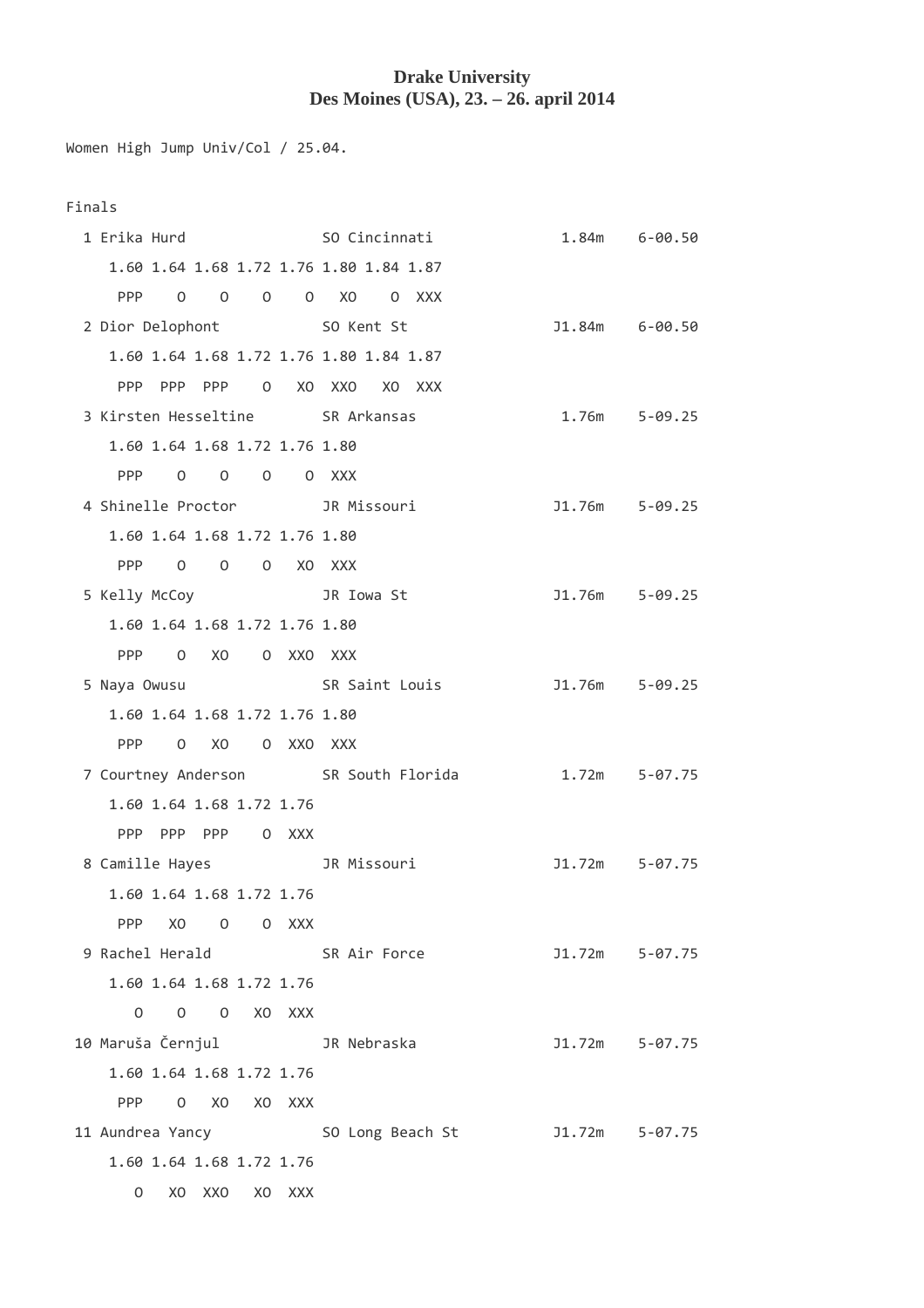12 Kali Olson SR South Dakota St J1.72m 5-07.75 1.60 1.64 1.68 1.72 1.76 O O O XXO XXX 13 Hannah Willms JR Iowa St J1.72m 5-07.75 1.60 1.64 1.68 1.72 1.76 PPP XO XO XXO XXX 13 Kaylyn Schultz SO Baylor J1.72m 5-07.75 1.60 1.64 1.68 1.72 1.76 O O XXO XXO XXX 15 Jaclyn Aremka SO Drake 1.68m 5-06.00 1.60 1.64 1.68 1.72 O O O XXX 15 Morgan Whitson JR Missouri 1.68m 5-06.00 1.60 1.64 1.68 1.72 PPP O O XXX 15 Kandie Bloch-Jones FR Illinois 1.68m 5-06.00 1.60 1.64 1.68 1.72 1.76 O O O PPP XXX 18 Khanishah Williams JR Iowa J1.68m 5-06.00 1.60 1.64 1.68 1.72 PPP XO O XXX 19 Jillanna Scanlan SR Nebraska J1.68m 5-06.00 1.60 1.64 1.68 1.72 O O XO XXX 19 Kelsey Kaufmann SO Augustana (SD) J1.68m 5-06.00 1.60 1.64 1.68 1.72 O O XO XXX 21 Adatayo Oladele-Ajose SO Iowa J1.68m 5-06.00 1.60 1.64 1.68 1.72 O XO XXO XXX 22 Ioanna Koltsidou SO Indiana St 1.64m 5-04.50 1.60 1.64 1.68 O O XXX 22 Jasmine Glover 50 Ohio State 1.64m 5-04.50 1.60 1.64 1.68 O O XXX 22 Emilie Gray 60 SO Arkansas 1.64m 5-04.50 1.60 1.64 1.68 O O XXX